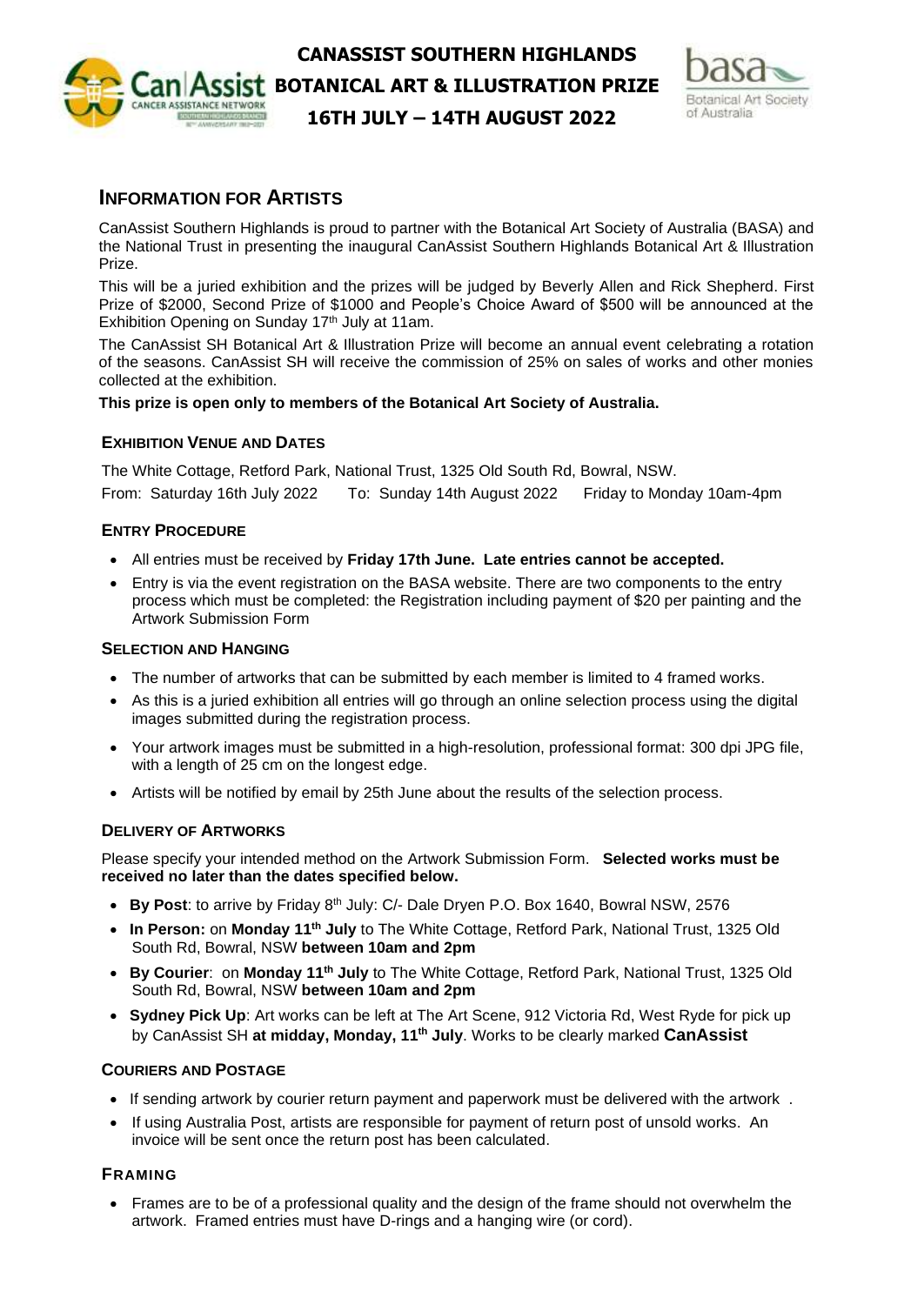• Artists should use their discretion in the choice of matting and framing. White or off-white matting and plain timber frames are traditional, but not compulsory.

#### **MERCHANDISING (PRINTS & CARDS)**

- High quality prints (but not of exhibited works) can be offered for sale at the exhibition.
- A maximum of 10 prints may be submitted ( 5 designs, up to 2 of each)
- The prints need to be wrapped in cellophane with a sturdy backing board or matted.
- The prints must be individually priced and marked with the artist's name. A 25% commission will be deducted from the selling price.
- Artists cards can also be sold. A maximum of 4 different designs, with no more than 20 copies of each design.
- Each card must be enclosed in a cellophane bag and individually marked with artist's name. Any cards not fulfilling these criteria will not be sold.
- All cards will be sold for \$8 with 25% commission deducted from the selling price.

#### **Extra stock will not be accepted after Delivery Day.**

### **ARTIST PROFILE**

Potential purchasers are often interested to learn about an artist's background and experience. All exhibitors are encouraged to submit an Artist Profile with their entries.

#### **COLLECTION OF SOLD WORK**

We encourage buyers to leave their artwork on display for the duration of the exhibition. However, if the buyer cannot collect for any reason on the last day, they may be permitted to take the artwork away with them. Artists will be notified as soon as possible when their work is sold. A 25% commission will be deducted from the selling price.

#### **COLLECTION OF UNSOLD WORK**

- In Person: on Monday 15<sup>th</sup> August 10am 2pm
- Sydney Pick Up: Wednesday 17<sup>th</sup> August from The Art Scene, 912 Victoria Rd, West Ryde from 2pm

#### **PUBLICITY**

CanAssist SH may submit information about the exhibition, including the names of exhibiting artists and images of their work, to media outlets for promotional purposes. CanAssist SH will acknowledge the artist whenever their image is used.

# **Exhibitor Checklist**

| Please note the following important dates: |                                       | <b>Deadline</b>     | Done $\checkmark$ |
|--------------------------------------------|---------------------------------------|---------------------|-------------------|
| 1                                          | Registration and payment completed by | Friday 17 June      |                   |
|                                            | Artwork Submission Form completed by  | Friday 17 June      |                   |
| $\overline{2}$                             | Selection notification                | Saturday 25 June    |                   |
| 3                                          | Posted artworks to be received by     | Friday 8 July       |                   |
| 4                                          | Delivered artworks to be received by  | Monday 11 July      |                   |
| 5                                          | Exhibition open to public             | Saturday 16 July    |                   |
| 6                                          | Official opening & prize announcement | Sunday 17 July      |                   |
| $\overline{7}$                             | Exhibition closes                     | Sunday 14 August    |                   |
| 8                                          | Unsold Artworks collected in Bowral   | Monday 15 August    |                   |
| 9                                          | Unsold Artworks collected in Sydney   | Wednesday 17 August |                   |